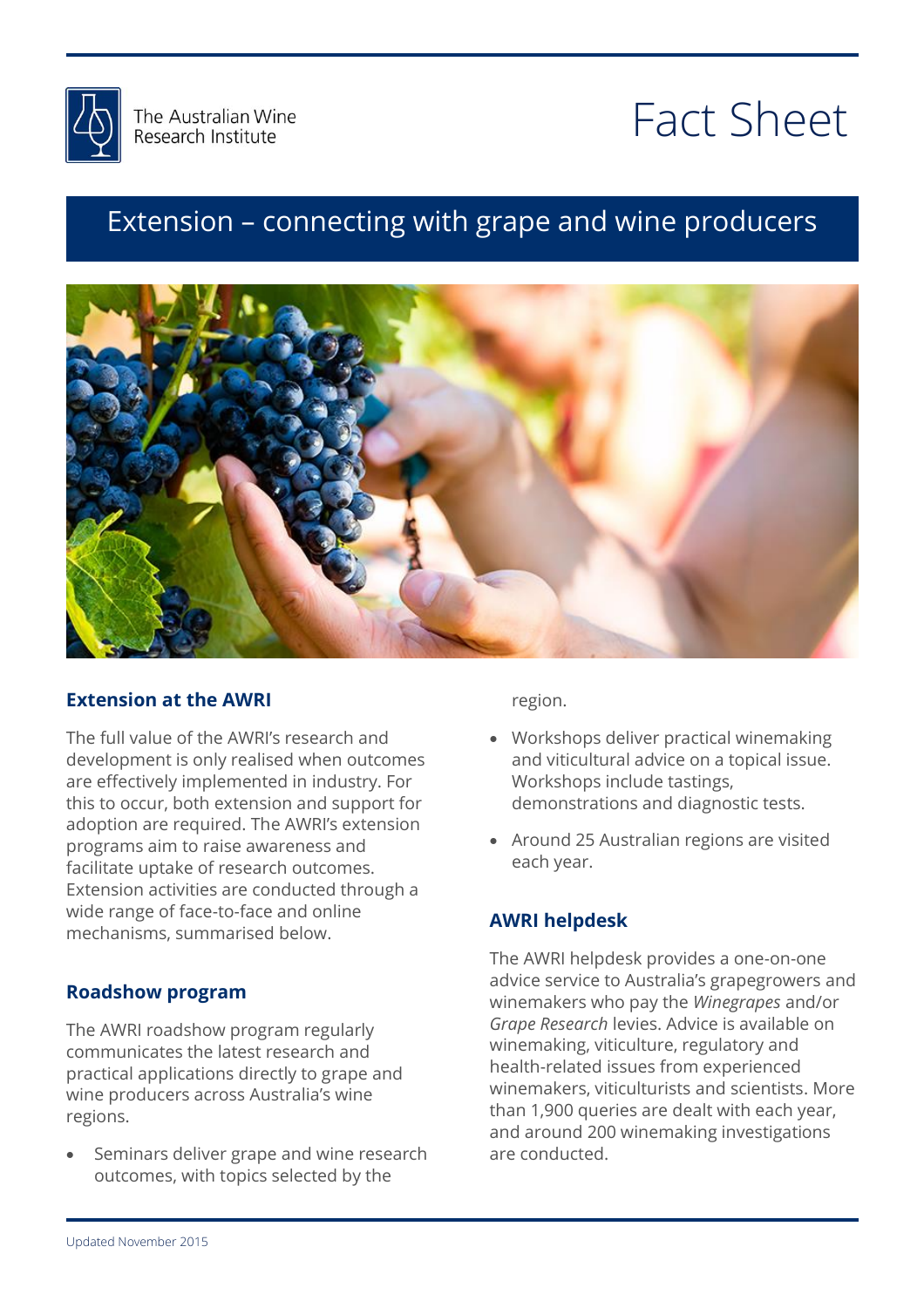

# Fact Sheet

## **Australian Wine Industry Technical Conference**

- Held every three years in conjunction with the Australian Society of Viticulture and Oenology, the AWITC is the wine industry's key technical event.
- The program includes: 10 plenary sessions, 2 'Fresh Research' sessions, a student forum, 'In the wine light', an extensive program of workshops and a technical poster display.
- The AWITC is staged in association with the Australian Wine Industry Trade Exhibition, the wine industry's premier trade exhibition.
- The 16<sup>th</sup> AWITC in Adelaide in July 2016 will also feature the Winemakers' Federation of Australia *Outlook Conference* and the McWilliam's Wines Maurice O'Shea Award dinner.
- Proceedings are edited and published following each conference.

# **Research to Practice®**

The Research to Practice (RtP) training model provides practical, themed, user-pays training sessions on topics including:

- Alternative varieties
- Integrated Pest Management in changing viticultural environments
- Managing grapevine nutrition in a changing environment
- Sustainable viticulture a comparison of organic, biodynamic and conventional practices
- Winery wastewater management

# <u>WINEMAKING METAL SERIKA DI SERIKA DI SERIKA DI SERIKA DI SERIKA DI SERIKA DI SERIKA DI SERIKA DI SERIKA DI SE</u> **Advanced Wine Assessment Course® and other tasting courses**

- and other tasting coarses<br>• The AWAC is an intensive four-day course formal wine tasting experience. It aims to<br>prepare potential new wine show judges main and the versity analysis<br>capabilities and the vocabulary of<br>Australian wine industry personnel at an designed for participants with considerable prepare potential new wine show judges and develop the sensory analysis capabilities and the vocabulary of elite level.
- ence rever.<br>• The course has a unique format with over involved and 320 wines assessed. Over<br>1,000 participants have completed the 40 hours of content, 12 wine show judges involved and 320 wines assessed. Over course since it was first presented.
- Themed one-day tasting courses and mini AWAC courses are also staged regularly.

### **AWRI website: www.awri.com.au**

- Extensive collection of grape and wine scientific information and resources
- Online tools for agrochemicals, maximum residue limits, permitted additives, export requirements, etc.
- Self-diagnosis section for wine production issues
- Winemaking calculators
- Fact sheets
- Online information packs on a range of viticulture and winemaking topics
- Grape and wine search portal

# **AWRI library**

The John Fornachon Memorial Library provides library services to Australian grape